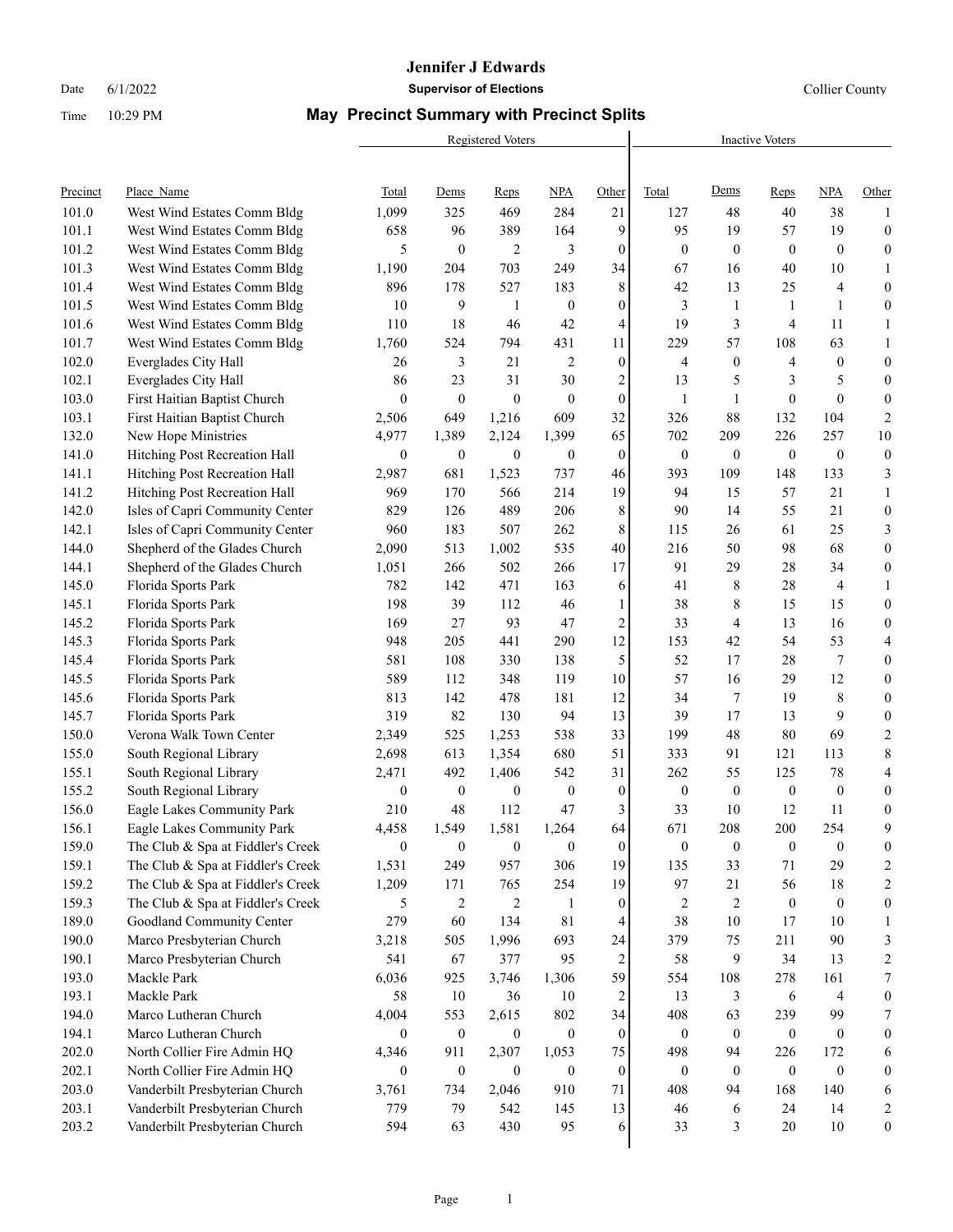#### **Jennifer J Edwards**

Date 6/1/2022 **Supervisor of Elections Supervisor of Elections** Collier County

# Time 10:29 PM **May Precinct Summary with Precinct Splits**

|          |                                       |                  |              | Registered Voters | <b>Inactive Voters</b> |                  |              |                  |                  |              |                          |
|----------|---------------------------------------|------------------|--------------|-------------------|------------------------|------------------|--------------|------------------|------------------|--------------|--------------------------|
|          |                                       |                  |              |                   |                        |                  |              |                  |                  |              |                          |
| Precinct | Place Name                            | <b>Total</b>     | <b>Dems</b>  | Reps              | <b>NPA</b>             | Other            | Total        | Dems             | Reps             | <b>NPA</b>   | Other                    |
| 204.0    | North Collier Regional Park           | 1,961            | 403          | 1,080             | 456                    | 22               | 177          | 32               | 91               | 50           | 4                        |
| 204.1    | North Collier Regional Park           | 2,126            | 471          | 1,031             | 587                    | 37               | 266          | 82               | 94               | 87           | 3                        |
| 205.0    | First Congregational Church of Naples | 4,687            | 822          | 2,729             | 1,063                  | 73               | 409          | 89               | 188              | 128          | $\overline{4}$           |
| 205.1    | First Congregational Church of Naples | $\boldsymbol{0}$ | $\mathbf{0}$ | $\boldsymbol{0}$  | $\mathbf{0}$           | $\boldsymbol{0}$ | $\mathbf{0}$ | $\boldsymbol{0}$ | $\boldsymbol{0}$ | $\mathbf{0}$ | $\mathbf{0}$             |
| 221.0    | Summit Church                         | 4,670            | 1,030        | 2,492             | 1,080                  | 68               | 551          | 128              | 232              | 180          | 11                       |
| 222.0    | Grow Church                           | 4,420            | 861          | 2,535             | 965                    | 59               | 366          | 64               | 176              | 121          | 5                        |
| 223.0    | St. John the Evangelist               | 4,674            | 1,123        | 2,262             | 1,224                  | 65               | 734          | 184              | 278              | 258          | 14                       |
| 242.0    | Village Walk Community Center         | 3,385            | 810          | 1,743             | 785                    | 47               | 372          | 97               | 147              | 122          | 6                        |
| 251.0    | Library Headquarters                  | 5,049            | 1,148        | 2,502             | 1,313                  | 86               | 690          | 173              | 264              | 241          | 12                       |
| 252.0    | Pelican Marsh Community Center        | 87               | 23           | 38                | 26                     | $\boldsymbol{0}$ | 14           | 3                | 6                | 5            | $\boldsymbol{0}$         |
| 252.1    | Pelican Marsh Community Center        | 2,606            | 420          | 1,615             | 533                    | 38               | 212          | 47               | 115              | 49           | $\mathbf{1}$             |
| 255.0    | Pelican Bay Community Center          | 5,978            | 1,185        | 3,462             | 1,250                  | 81               | 476          | 90               | 272              | 107          | 7                        |
| 257.0    | Covenant Church of Naples PCA         | 3,279            | 596          | 1,859             | 765                    | 59               | 301          | 68               | 137              | 92           | $\overline{4}$           |
| 258.0    | Veterans Community Park               | 3,153            | 675          | 1,716             | 721                    | 41               | 307          | 70               | 132              | 102          | 3                        |
| 258.1    | Veterans Community Park               | 637              | 167          | 303               | 165                    | $\boldsymbol{2}$ | 103          | 23               | 47               | 33           | $\boldsymbol{0}$         |
| 303.0    | Cornerstone Methodist Church          | 3,171            | 572          | 1,692             | 860                    | 47               | 412          | 91               | 179              | 136          | 6                        |
| 303.1    | Cornerstone Methodist Church          | 1,235            | 185          | 772               | 258                    | 20               | 51           | $\mathbf{1}$     | 27               | 23           | $\boldsymbol{0}$         |
| 303.2    | Cornerstone Methodist Church          | 606              | 146          | 282               | 170                    | 8                | 50           | 12               | 17               | 21           | $\boldsymbol{0}$         |
| 304.0    | Heritage Bay Government Services Ce   | 192              | 57           | 66                | 63                     | 6                | 48           | 14               | 11               | 23           | $\boldsymbol{0}$         |
| 304.1    | Heritage Bay Government Services Ce   | 1,080            | 131          | 705               | 228                    | 16               | 85           | 20               | 47               | 17           | $\mathbf{1}$             |
| 304.2    | Heritage Bay Government Services Ce   | 800              | 145          | 479               | 168                    | 8                | 43           | 5                | 25               | 11           | $\mathbf{2}$             |
| 304.3    | Heritage Bay Government Services Ce   | 1,927            | 383          | 990               | 524                    | 30               | 144          | 33               | 74               | 36           | $\mathbf{1}$             |
| 305.0    | Naples Church                         | 2,491            | 422          | 1,411             | 617                    | 41               | 228          | 33               | 105              | 88           | $\sqrt{2}$               |
| 305.1    | Naples Church                         | 726              | 130          | 391               | 195                    | 10               | 78           | $22\,$           | 25               | 30           | $\mathbf{1}$             |
| 310.0    | North Naples Baptist Church           | 1,728            | 334          | 930               | 436                    | $28\,$           | 257          | 64               | 107              | 83           | 3                        |
| 310.1    | North Naples Baptist Church           | 1,256            | 273          | 594               | 365                    | 24               | 134          | 26               | 54               | 53           | $\mathbf{1}$             |
| 310.2    | North Naples Baptist Church           | 667              | 149          | 334               | 173                    | 11               | 67           | 14               | 34               | 18           | $\mathbf{1}$             |
| 313.0    | Greater Naples Fire Admin HQ          | 2,374            | 477          | 1,193             | 664                    | 40               | 299          | 71               | 130              | 92           | 6                        |
| 313.1    | Greater Naples Fire Admin HQ          | 2,189            | 516          | 974               | 652                    | 47               | 323          | 98               | 108              | 111          | 6                        |
| 315.0    | Island Walk Town Center               | 2,532            | 567          | 1,329             | 605                    | 31               | 223          | 60               | 100              | 58           | 5                        |
| 317.0    | Vineyards Community Park              | 3,338            | 645          | 1,881             | 760                    | 52               | 287          | 51               | 146              | 82           | $\,$ 8 $\,$              |
| 322.0    | <b>VFW Post #7721</b>                 | 1,003            | 157          | 557               | 271                    | 18               | 104          | 20               | 49               | 34           | $\mathbf{1}$             |
| 322.1    | <b>VFW Post #7721</b>                 | 2,706            | 475          | 1,489             | 689                    | 53               | 290          | 73               | 93               | 120          | $\overline{\mathcal{A}}$ |
| 323.0    | Golden Gate Community Center          | 75               | 22           | 25                | 26                     | $\overline{2}$   | 17           | 3                | 6                | 8            | $\mathbf{0}$             |
| 323.1    | Golden Gate Community Center          | 5,368            | 2,151        | 1,420             | 1,700                  | 97               | 871          | 323              | 152              | 390          | 6                        |
| 324.0    | Parkway Life Church                   | 386              | $88\,$       | 205               | 85                     | 8                | 37           | 8                | 12               | 17           | $\boldsymbol{0}$         |
| 324.1    | Parkway Life Church                   | 3,915            | 1,394        | 1,308             | 1,151                  | 62               | 600          | 190              | 145              | 262          | 3                        |
| 324.2    | Parkway Life Church                   | 515              | 165          | 211               | 132                    | 7                | 56           | 21               | 20               | 14           | $\mathbf{1}$             |
| 350.0    | Golden Gate Assembly of God           | 1,755            | 328          | 927               | 474                    | 26               | 225          | 37               | 93               | 94           | 1                        |
| 351.0    | St. Agnes Parish Center               | 4,827            | 857          | 2,708             | 1,188                  | 74               | 438          | $82\,$           | 196              | 149          | 11                       |
| 414.0    | Faith Lutheran Church                 | 2,663            | 740          | 1,181             | 691                    | 51               | 349          | 77               | 149              | 118          | 5                        |
| 414.1    | Faith Lutheran Church                 | 270              | 38           | 196               | 33                     | 3                | 20           | $\mathbf{1}$     | 13               | 6            | $\boldsymbol{0}$         |
| 414.2    | Faith Lutheran Church                 | 527              | 85           | 371               | 69                     | $\boldsymbol{2}$ | 20           | $\boldsymbol{0}$ | 17               | 3            | $\boldsymbol{0}$         |
| 418.0    | Quail Run Golf Club                   | 4,927            | 1,062        | 2,533             | 1,258                  | 74               | 586          | 135              | 233              | 209          | 9                        |
| 428.0    | Freedom Park                          | 3,625            | 717          | 1,949             | 889                    | $70\,$           | 547          | 139              | 220              | 179          | 9                        |
| 428.1    | Freedom Park                          | 126              | 50           | 29                | 42                     | 5                | $27\,$       | 7                | 3                | 17           | $\boldsymbol{0}$         |
| 430.0    | The Salvation Army                    | 2,220            | 551          | 1,042             | 599                    | 28               | 275          | 69               | 107              | 90           | 9                        |
| 430.1    | The Salvation Army                    | 1,235            | 341          | 491               | 381                    | 22               | 227          | 69               | 69               | $88\,$       | $\mathbf{1}$             |
| 431.0    | Berkshire Lakes Clubhouse             | 1,929            | 504          | 922               | 481                    | $22\,$           | $200\,$      | 66               | $8\sqrt{1}$      | 51           | $\overline{\mathbf{c}}$  |
| 434.0    | East Naples Community Park            | 5,761            | 1,492        | 2,619             | 1,540                  | 110              | 832          | 260              | 285              | 279          | $\,$ 8 $\,$              |
|          |                                       |                  |              |                   |                        |                  |              |                  |                  |              |                          |